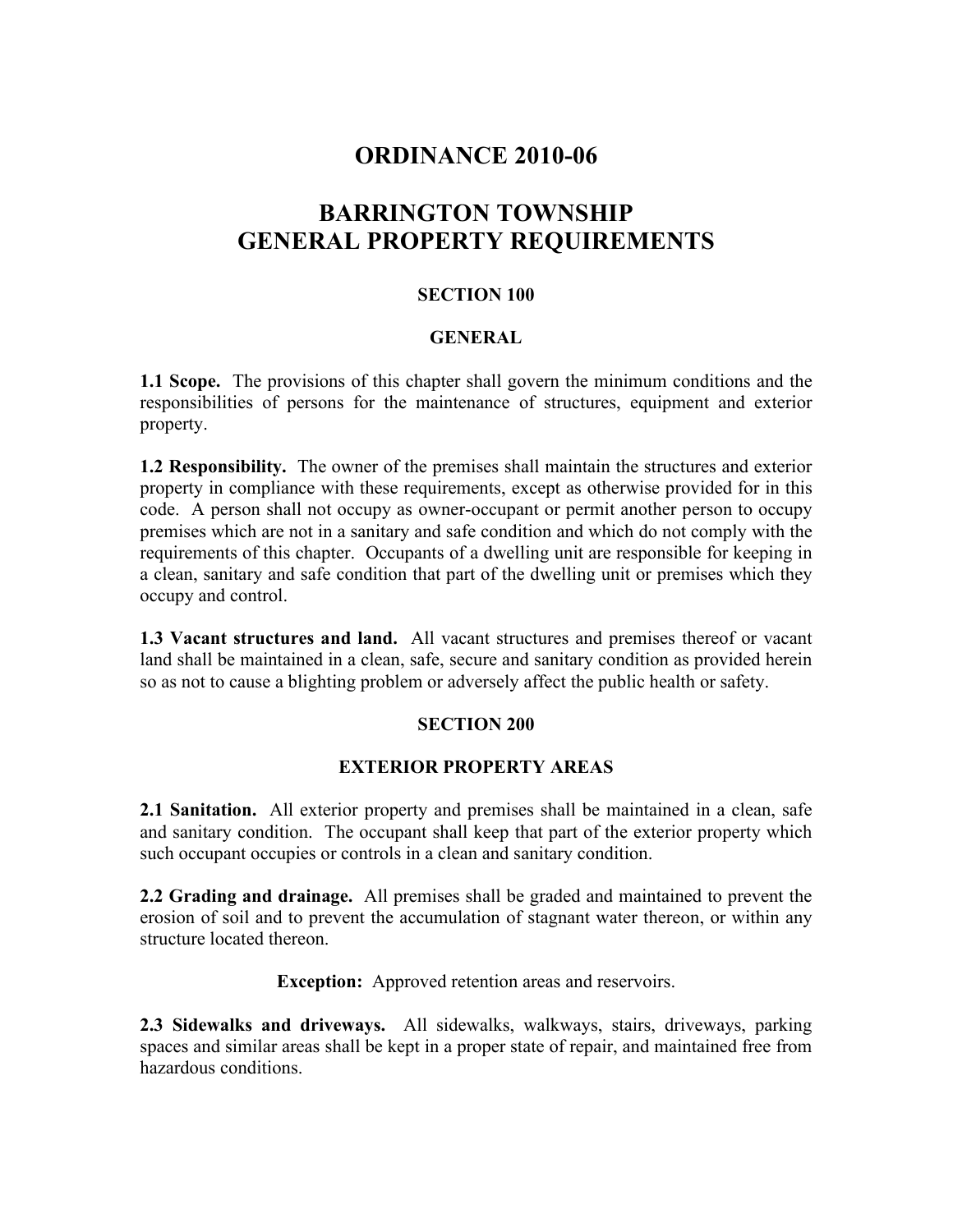**2.4 Weeds.** All premises and exterior property shall be maintained free from weeds or plant growth in excess of 10 inches (254 mm). All noxious weeds shall be prohibited. Weeds shall be defined as all grasses, annual plants and vegetation, other than trees or shrubs provided; however, this term shall not include cultivated flowers and gardens.

 **2.4.1** In the event an owner of a property within the Township shall fail to cut weeds on his property so as to comply with section **2.4** above, the Township will give the owner written notice demanding compliance with the provisions of this Ordinance within **10 business days** from the date of notice. Notice shall be given by mail addressed to the owner at the address shown on public record for payment of taxes. If no address is given, then notice shall be deemed given by posting on the property.

 **2.4.2** If the owner fails to cut the weeds on his property so as to comply with section **2.4** above within said **10 day period**, then the Township shall be authorized to cut said weeds, or to employ or contract with others to cut said weeds and to charge the cost thereof against the owner. The Township shall charge the owner the actual cost of cutting the weeds. If the owner does not pay this amount and if the Township files a Notice of Lien then an **additional \$125.00** shall be added to the amount due to cover the Township administrative costs, expenses and filing fees. All such charges shall be a lien upon the real estate on which the weeds were cut.

 **2.4.3** If the owner shall refuse to pay the cost of such cutting, the Township shall, within **30 days** after incurring the weed cutting expense, file a Notice of Lien in the office of the Recorder of Deeds or Registrar of Titles of Cook County, Illinois.

**2.4.4** Such Notice of Lien shall consist of a sworn statement setting forth:

- **a.** Description of the real estate sufficient for identification thereof;
- **b.** The amount of money representing the cost and expense incurred in cutting the weeds, plus the **additional charge of \$125.00** pursuant to paragraph **2.4.2** above;
- **c.** The date or dates when such cost and expense was incurred by the Township.

 **2.4.5** The owner shall also be responsible for all costs and expenses, including all court costs and any reasonable attorney fees incurred by the Township in enforcing its lien under this Ordinance and the amount thereof shall be a part of the lien against owner's property.

 **2.4.6** The provisions of this Ordinance shall be deemed severable and the invalidity of one part of this Ordinance shall not affect the remainder.

**2.4.7** This Ordinance shall take effect upon passage and publication as required by law.

**2.5 Rodent harborage.** All structures and exterior property shall be kept free from rodent harborage and infestation. Where rodents are found, they shall be promptly exterminated by approved processes which will not be injurious to human health. After extermination, proper precautions shall be taken to eliminate rodent harborage and prevent reinfestation.

**2.6 Exhaust vents.** Pipes, ducts, conductors, fans or blowers shall not discharge gases, steam, vapor, hot air, grease, smoke, odors or other gaseous or particulate wastes directly upon abutting or adjacent public or private property or that of another tenant.

**2.7 Accessory structures.** All accessory structures, including detached garages, fences and walls, shall be maintained structurally sound and in good repair.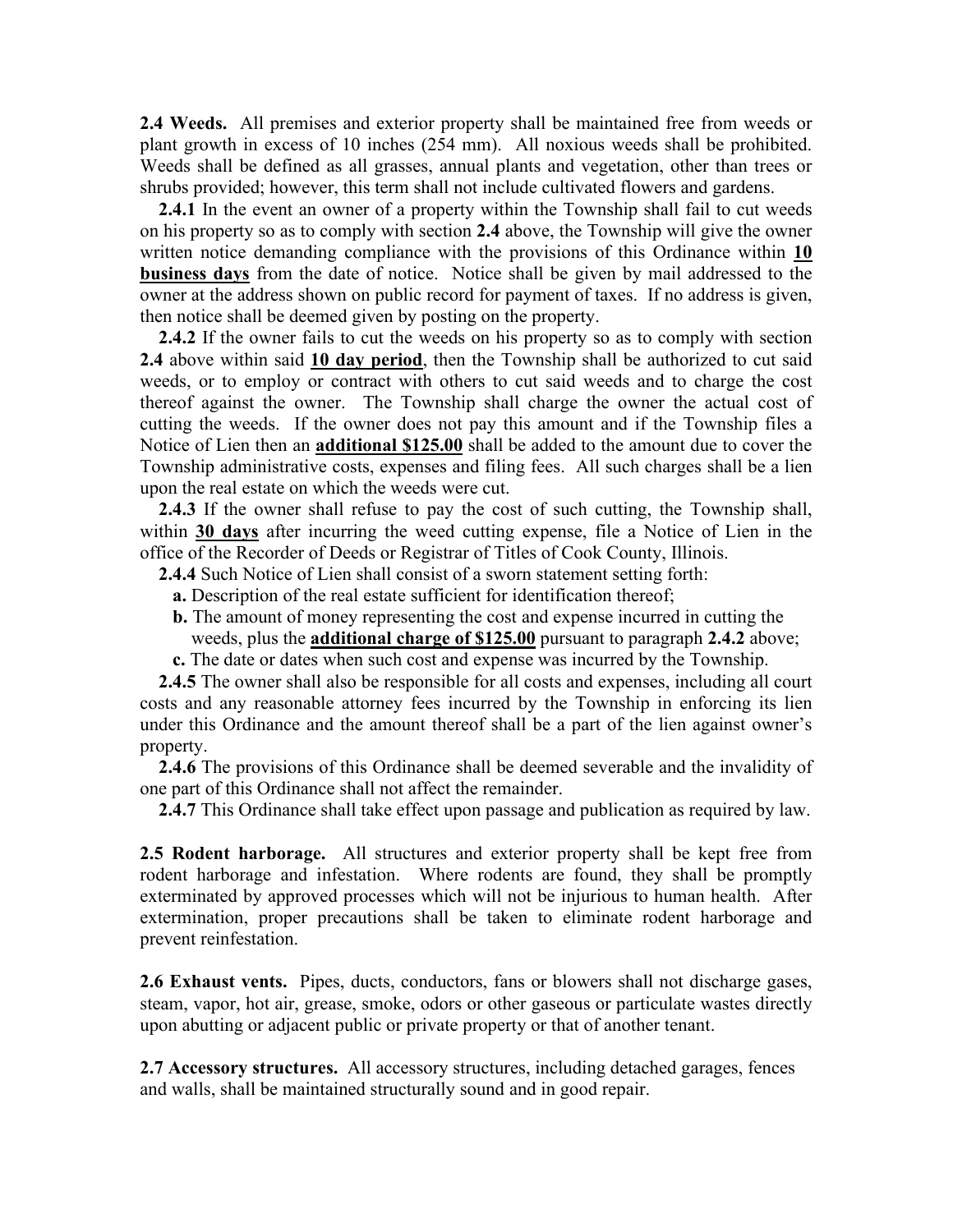**2.7.1 Gates.** Gates which are required to be self-closing and self-latching in accordance with the *International Building Code* shall be maintained such that the gate will positively close and latch when released from a still position of 6 inches (152mm) from the gatepost.

 **2.7.2 Swimming pools.** Swimming pools shall be maintained in a clean and sanitary condition, and in good repair.

**2.8 Motor vehicles.** Except as provided for in other regulations, no inoperative or unlicensed motor vehicle shall be parked, kept or stored on any premises, and no vehicle shall at any time be in a state of major disassembly, disrepair, or in the process of being stripped or dismantled. Painting of vehicles is prohibited unless conducted inside an approved spray booth.

 **Exception:** A vehicle of any type is permitted to undergo major overhaul, including body work, provided that such work is performed inside a structure or similarly enclosed area designed and approved for such purposes.

**2.9 Defacement of property.** No person shall willfully or wantonly damage, mutilate or deface any exterior surface of any structure or building on any private or public property by placing thereon any marking, carving or graffiti.

 It shall be the responsibility of the owner to restore said surface to any approved state of maintenance and repair.

### **SECTION 300**

#### **EXTERIOR STRUCTURE**

**3.1 General.** The exterior of a structure shall be maintained in good repair, structurally sound and sanitary so as not to pose a threat to the public health, safety or welfare.

**3.2 Protective treatment.** All exterior surfaces, including but not limited to, doors, door and window frames, cornices, porches, trim, balconies, decks and fences shall be maintained in good condition. Exterior wood surfaces, other than decay-resistant woods, shall be protected from the elements and decay by painting or other protective covering or treatment. Peeling, flaking and chipped paint shall be eliminated and surfaces repainted. All siding and masonry joints as well as those between the building envelope and the perimeter of windows, doors, and skylights shall be maintained weather resistant and water tight. All metal surfaces subject to rust or corrosion shall be coated to inhibit such rust and corrosion and all surfaces with rust or corrosion shall be stabilized and coated to inhibit future rust and corrosion. Oxidation stains shall be removed from